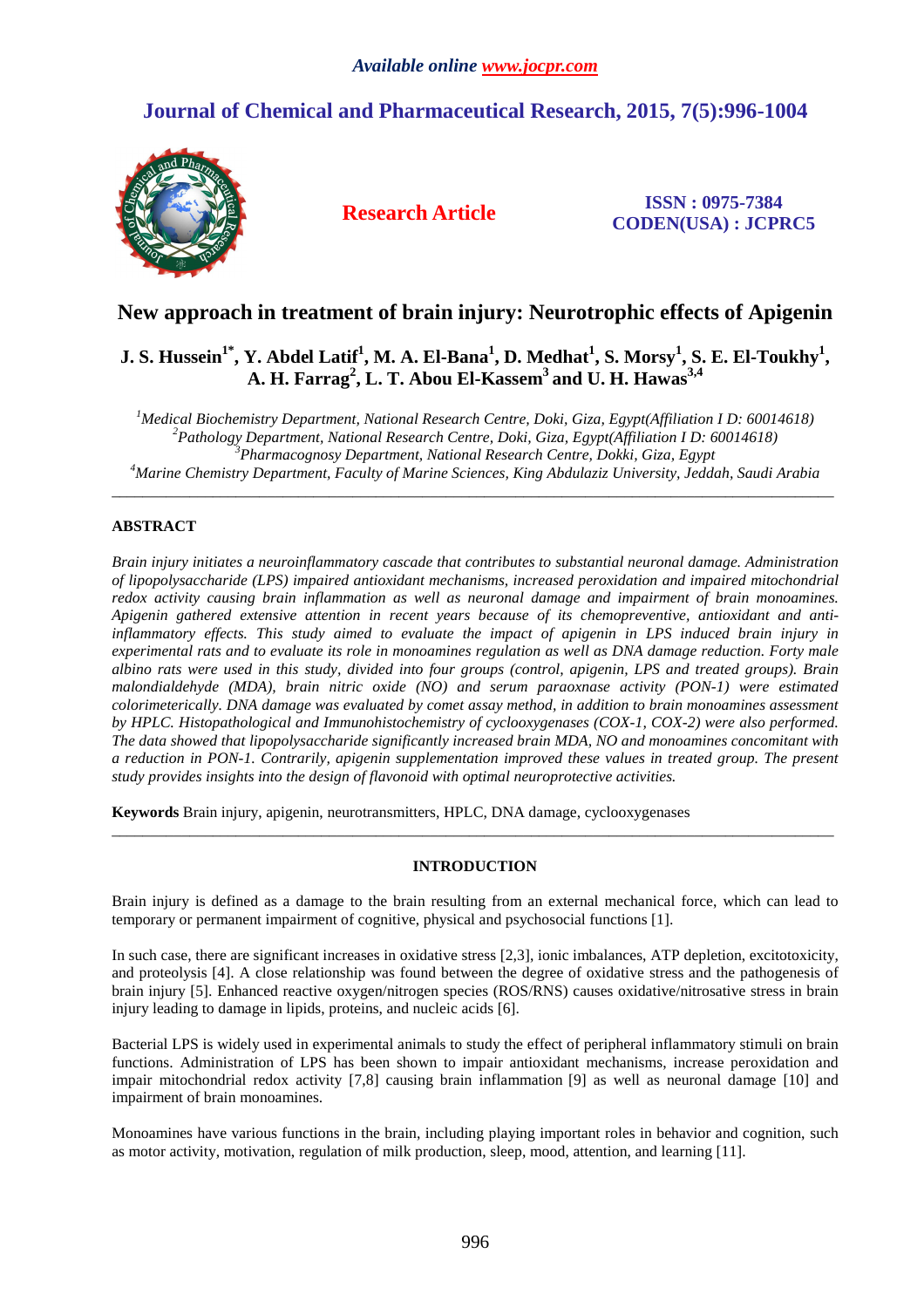Clinical trials in humans following brain injury have not been shown to be very effective. One of the primary reasons is that most trials focus on a single aspect of the cascade. It is now clear that, some types of pharmacologic intervention with a multifaceted approach, addressing multiple secondary injury targets in a complimentary way, will be necessary [12].

*\_\_\_\_\_\_\_\_\_\_\_\_\_\_\_\_\_\_\_\_\_\_\_\_\_\_\_\_\_\_\_\_\_\_\_\_\_\_\_\_\_\_\_\_\_\_\_\_\_\_\_\_\_\_\_\_\_\_\_\_\_\_\_\_\_\_\_\_\_\_\_\_\_\_\_\_\_\_*

Flavonoids are important metabolites of vascular plants structurally related to flavones. The flavonoid apigenin is present in different plants *(Matricaria, Passiflora, Perilla)* and gathered extensive attention in recent years because of its chemopreventive effects [13], antioxidant effects, free radical scavenging, antimutagenic, anti-inflammatory and antiviral effects[14].

From this point of view, we aimed to evaluate the impact of apigenin in lipopolysaccharide induced brain injury in experimental rats and to evaluate its role in monoamines regulation as well as DNA damage reduction.

# **EXPERIMENTAL SECTION**

# *Materials*

#### *Chemicals*

Norepinephrine, dopamine and serotonin, high performance liquid chromatography (HPLC) standards, and lipopolysaccharide were purchased from Sigma Aldrich Chemicals Company (St Louis, Missouri, USA). All other chemicals (HPLC grade) were purchased from Sigma.

## *Experimental animals*

Sixty male albino rats weighing 120–150 g were obtained from the animal house of the National Research Centre (NRC), Giza, Egypt. The animals were housed in individual suspended stainless steel cages at the temperature range of 22 + 2  $\degree$ C, under a 12-h light/12-h dark cycle, and allowed to acclimatize for a period of 10 days to the experiment; rats were allowed free access to food and water. The guidelines of the ethical care and treatment of the animals followed the regulations of the ethical committee of National Research Centre.

## *Plant*

*Petroselinum sativum Hoffm* (parsely) seeds were purchased from local market.

#### *Methods*

#### *Isolation and preparation of apigenin 7-O-β-glucoside*

Dried powder of parsley seeds, *Petroselinum sativum Hoffm*., was placed in a continuous Soxhlet extraction apparatus and subjected to successive extraction using petroleum ether (40 $^{\circ}$ C - 60 $^{\circ}$ C), followed by 70% aqueous methanol. The solvent of each extract was evaporated under vacuum to dryness. The aqueous methanol extract was concentrated to a small volume and partitioned successively with chloroform and ethyl acetate. The ethyl acetate fraction was subjected to a polyamide 6S column, then Sephadex LH-20 using methanol where apigenin 7-O-βglucoside was isolated and identified by comparing its NMR spectral data with those reported in literature [15].

#### *Experimental design*

Forty male albino rats were classified into four groups (10 rats in each group) as follows:

Group I (control group): healthy rats, received a vehicle.

Group II (apigenin group): healthy rats, received apigenin dissolved in a vehicle. (0.78mg /kg body weight / day) orally for ten days.

Group III (LPS group): healthy rats, received a vehicle for ten days followed by intraperitoneal (i.p.) injection of lipopolysaccharide (LPS; 100 mg/kg body weight) [16].

Group IV (treated group): healthy rats, received apigenin (0.78mg /kg body weight / day) orally for ten days followed by intraperitoneal (i.p.) injection of lipopolysaccharide (LPS; 100 mg/kg body weight).

Blood was withdrawn (after four hours of LPS injection) from the retro-orbital venous plexus of the eye using capillary tubes and collected in clean dry tubes for serum separation and in tubes contain EDTA for comet assay.

Brain was removed quickly and washed with ice-cold saline solution (0.9% Na-Cl) and divided into two parts; the first part was homogenized and prepared for biochemical estimation; the other part was prepared for histopathological and immunohistochemical studies.

#### *Preparation of tissue homogenate*

tissues were cut into small pieces and homogenized in phosphate buffer (pH 7.4), centrifuged at 4000 rpm for 15 minutes at 4°C and the supernatant was removed for chemical parameters estimation [17].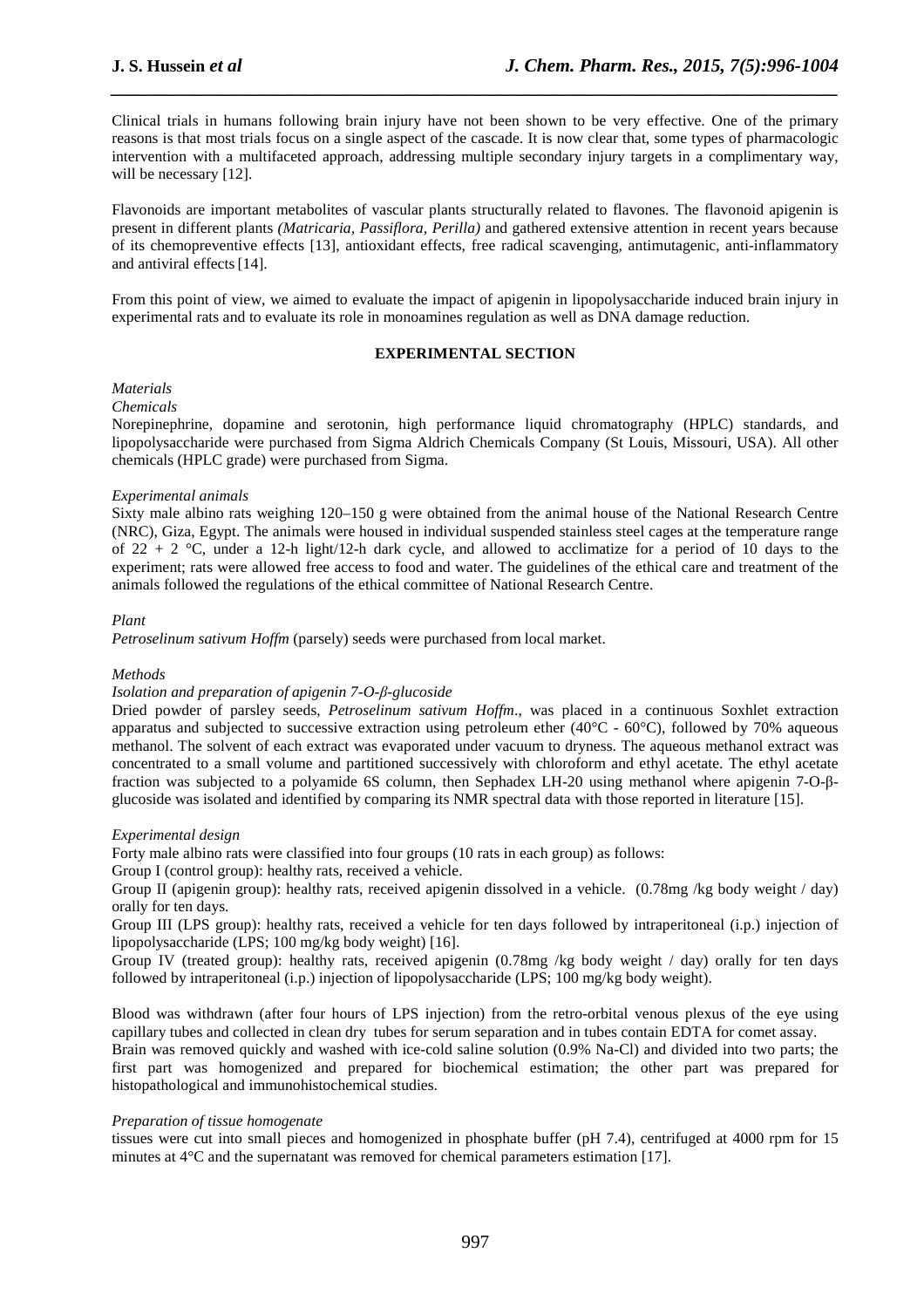## *Biochemical analysis:*

## *Determination of brain lipid peroxidation*

Lipid peroxidation was assayed by measuring the level of MDA in the brain tissues. Malondialdehyde was determined by measuring thiobarbituric reactive species using the method of Ruiz-Larrea et al, in which the thiobarbituric acid reactive substances (TBARS) react with thiobarbituric acid to produce a red colored complex having peak absorbance at 532 nm [18].

*\_\_\_\_\_\_\_\_\_\_\_\_\_\_\_\_\_\_\_\_\_\_\_\_\_\_\_\_\_\_\_\_\_\_\_\_\_\_\_\_\_\_\_\_\_\_\_\_\_\_\_\_\_\_\_\_\_\_\_\_\_\_\_\_\_\_\_\_\_\_\_\_\_\_\_\_\_\_*

## *Determination of brain nitric oxide level*

NO measured as nitrite was determined by using Griess reagent, according to the method of Moshage et al. [19], where nitrite, stable end product of nitric oxide radical, is mostly used as indicator for the production of NO.

#### *Determination of serum paraoxonase activity*

The arylesterase activity of paraoxonase was measured spectrophotometrically in supernatants using phenylacetate as a substrate. In this assay, arylesterase/paraoxonase catalyzes the cleavage of phenyl acetate, resulting in phenol formation. The rate of phenol formation is measured by monitoring the increase in absorbance at 270 nm at 25 º C. The working reagent consisted of 20 mM Tris/HCl buffer, pH 8.0, containing 1 mM CaCl2 and 4 mM phenyl acetate, as the substrate. Samples diluted 1:3 in buffer were added and the change in absorbance was recorded following a 20-s lag time. Absorbance at 270 nm was taken every 15 s for 120 s using UV Spectrophotometer [20].

## *Comet assay*

Comet assay has been developed to detect cellular DNA damage as described by Singh et al. [21] after modification of the method of Blasiak et al. [22].

Lymphocytes were isolated and washed by phosphate-buffered saline (PBS) at pH 7.4. Ten µl of the cells were suspended in 75 µl of 0.5% low melting agarose for pipetted on microscopic slides with a layer of 1% agarose, spread using a coverslip and maintained on an ice-cold flat tray for 5 min to solidify. After removal of the coverslip, the slides were immersed in cold lysis solution for 1 h, followed by electrophoresis at 25 V, 300 mA, for 40 min. then, the slides were gently removed from the tank and washed three times with 0.4 M Trisma base at pH 7.5 for 10 min. Twenty µl from ethidium bromide  $(10 \mu g/ml)$  was added to each slide.

#### *Visualization and analysis of Comet Slides*

The slides were examined at 40× magnification using fluorescence microscope (Leica Microsystems, CMS GMbH, Wetzlar, Germany. Model DM 2500) and power Max. 160 W. equipped with an excitation filter of 549 nm and a barrier filter of 590 nm. Damaged cells were visualized by the "comet appearance", with a brightly fluorescent head and a tail to one side formed by the DNA containing strand breaks that were drawn away during electrophoresis. Samples were analyzed by counting the damaged cell out of 100 cells per slide to calculate the percent of damage.

## *Determination of brain monoamines*

Determination of brain norepinephrine, dopamine and serotonin was carried out as described previously by Hussein et al. [17] using high performance liquid chromatography (HPLC) system, Agilent technologies 1100 series, equipped with a quaternary pump (G131A model).

Separation was achieved on ODS-reversed phase column (C18,  $25 \times 0.46$  cm i.d.  $5 \mu m$ ).

The mobile phase consisted of potassium phosphate buffer/methanol  $97/3$  (v/v) and was delivered at a flow rate of 1.5 ml/min. UV detection was performed at 270 nm, and the injection volume was 20 µl.

The concentration of both catecholamines and serotonin were determined by external standard method using peak areas. Serial dilutions of standards were injected, and their peak areas were determined. A linear standard curve was constructed by plotting peak areas versus the corresponding concentrations of each standard. The concentration in samples was obtained from the curve.

# *Histopathological investigations*

The brains were fixed in buffer formalin for 24 hours. The specimens were washed in tap water, dehydrated in ascending grades of ethanol, cleared in xylene, embedded in parrafin wax (melting point  $55-60$  °C). Sections of 6 $\mu$ m thickness were prepared and stained with Haematoxylin and eosin [23]. In this method the paraffin sections were stained in Harris`s haematoxylin for 5 minutes. Sections were washed in running water for blueing and then stained in 1% watery eosin for 2 minutes, washed in water, dehydrated, cleared and mounted in Canada balsam.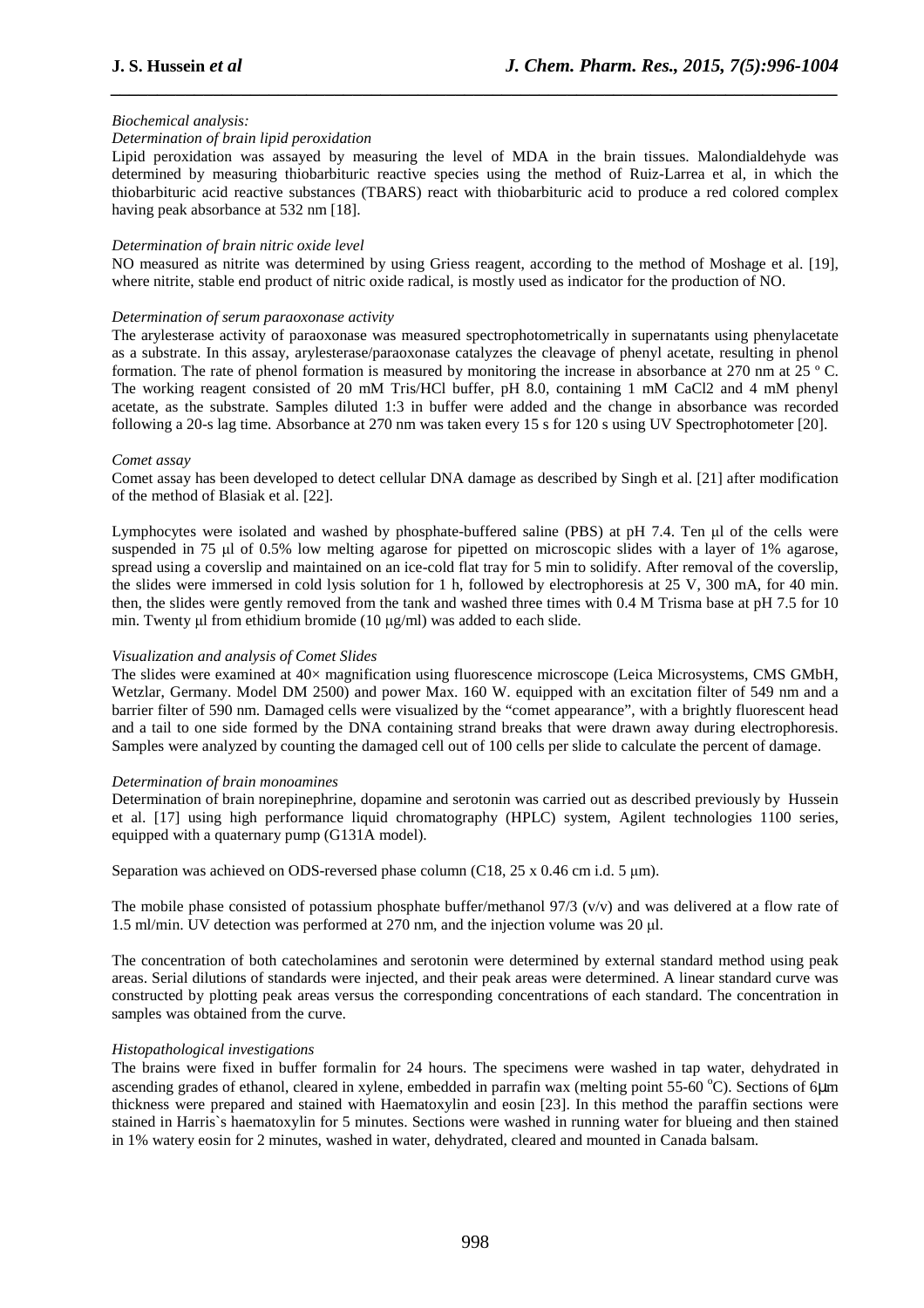# *Immunohistochemistry of cyclooxygenases*

From 10% formalin fixed paraffin embedded samples, 5µm-thin sections were prepared on positive charged slides. The sections were deparaffinized and treated with 0.2% saponin (Thermo Fisher Scientific, Fremont Blvd, USA) at room temperature for 30 minutes. After the sections were treated with methanol containing 3% hydrogen peroxide for 15 minutes to eliminate endogenous peroxidase, the sections were reacted with 10% normal rabbit serum for 10 minutes to block nonspecific reactions. As the primary antibody, each of anti-cyclooxygenase-1 and anticyclooxygenase-2 polyclonal antibodies (Thermo Fisher Scientific, Fremont Blvd, USA) were diluted 100 times and reacted with the sections at 4 °C for 15 hours. After the streptavidin–biotin complex method (Thermo Fisher Scientific, Fremont Blvd, USA), biotin-labeled anti-goat immunoglobulin G antibody as the secondary antibody was reacted with the sections at room temperature for 15 minutes, and the peroxidase-labeled streptavidin was reacted at room temperature for 10 minutes, followed by color development using diaminobenzidine (DAB) reagent.

*\_\_\_\_\_\_\_\_\_\_\_\_\_\_\_\_\_\_\_\_\_\_\_\_\_\_\_\_\_\_\_\_\_\_\_\_\_\_\_\_\_\_\_\_\_\_\_\_\_\_\_\_\_\_\_\_\_\_\_\_\_\_\_\_\_\_\_\_\_\_\_\_\_\_\_\_\_\_*

After counterstaining with hematoxylin, the sections were observed under a microscope.

## *Statistical analysis*

All data were expressed as mean ± standard error. Data were analyzed using one-way ANOVA using SPSS (Version 16). Duncan's new multiple-range test was used to assess differences between means. A significant difference was considered at the level of  $P < 0.05$ .

## **RESULTS AND DISCUSSION**

The generation of reactive oxygen species (ROS) in normal cells is controlled by biological antioxidants and antioxidant enzymes. In pathophysiologic conditions, the generation of oxidants exceeds the intracellular antioxidant capacity, resulting in oxidative damages to proteins, lipids and DNA.

In the present study, intraperitoneal injection of lipopolysaccharide in a dose of (100 mg/kg body weight) significantly increased MDA, NO and DNA damage ( $P = 0.00$ ) concomitant with a reduction of PON-1 ( $P = 0.00$ ) (table 1, figure 1)**.** 

| $PON-1$<br>IU/ml | NO.<br>$\mu$ mol/g tissue | <b>MDA</b><br>$nmol/g$ tissue | DNA damage<br>$\%$ |
|------------------|---------------------------|-------------------------------|--------------------|
| $471 \pm 35$     | $9+.2$                    | $300 \pm 4.7$                 | $7.5 \pm .5$       |
|                  |                           |                               |                    |
| $477 + 20$       | $6.1 + .1$                | $306 + 8$                     | $7 \pm 1$          |
| N.S.             | .000                      | N.S.                          | N.S.               |
|                  |                           |                               |                    |
| $283 \pm 11$     | $15 + .7$                 | $404 \pm 13$                  | $39.5 \pm 2.5$     |
| .000             | .000                      | .000                          | .000               |
|                  |                           |                               |                    |
| $452 + 24$       | $5.6 \pm .2$              | $254 \pm 23$                  | $31 + 2$           |
| N.S.             | .000                      | .04                           | .000               |
| .000             | .000                      | .000                          | .010               |
|                  |                           |                               |                    |

#### **Table 1. Oxidant / Antioxidant status in different studied groups**

*Significant value ≤ 0.05 P a value compared to control group.* 

*P b value compared to LPS group.* 

Increased generation of nitric oxide can be deleterious to brain functions, where synthesis of nitric oxide by both the inducible and constitutive nitric oxide synthase isoforms contributes to the activation of apoptotic pathways in the brain during systemic inflammation induced by LPS [24].

This inflammation was confirmed in our study by assessment of COX-1 and COX-2 by Immunohistochemical technique. In lipopolysaccharide group, brain cerebrum showed negative reaction of Cox 1 (figure 3**-** C). Whereas, examination of sections in brain cerebrum of control and apigenin groups showed positive reaction of Cox 1 as indicated by the presence of the brown color (figure 3**-** A, B).On the other hand, supplementation of apigenin in treated group showed positive reaction (figure 3- D).

Contrarily, examination of sections in brain cerebrum of control and apigenin groups showed negative reaction of Cox 2 as indicated with the absence of the brown color (figure 4- A, B).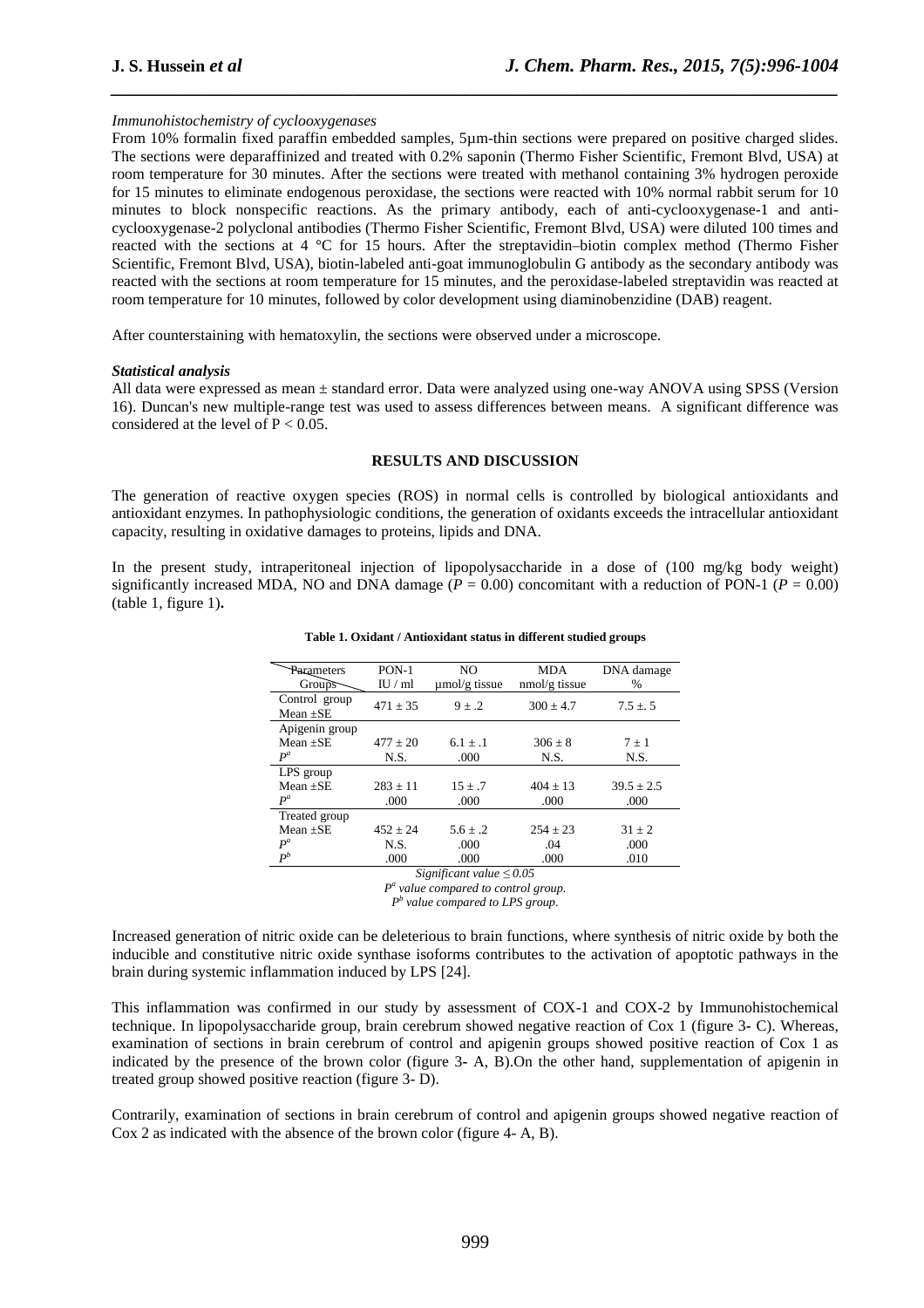

*\_\_\_\_\_\_\_\_\_\_\_\_\_\_\_\_\_\_\_\_\_\_\_\_\_\_\_\_\_\_\_\_\_\_\_\_\_\_\_\_\_\_\_\_\_\_\_\_\_\_\_\_\_\_\_\_\_\_\_\_\_\_\_\_\_\_\_\_\_\_\_\_\_\_\_\_\_\_*

**Figure1. Graphics of DNA damage appears normal DNA in A): control group ( 7.5%) and B): apigenin group ( 7 %) compared to C) LPS group in which DNA damage elevated to 39.5% by lipopolysaccharide injection in a dose of (100 mg/kg body weight) and D ) the apigenin treated group ( 31% )** 

In lipopolysaccharide group, brain cerebrum showed positive reaction of Cox 2 that appears as brown color (figure 4- C**)**. On the other hand apigenin supplementation in the treated group showed little amount of brown color indicated the reduction of Cox 2 reaction (figure 4- D).

| Table 2. Brain monoamines levels in different studied groups |  |  |  |
|--------------------------------------------------------------|--|--|--|
|--------------------------------------------------------------|--|--|--|

| Parameters                      | Norepinephrin          | Dopamine               | Serotonin          |  |  |
|---------------------------------|------------------------|------------------------|--------------------|--|--|
| Groups                          | $(\mu g/g \t{tissue})$ | $(\mu g/g \t{tissue})$ | $(\mu g/g$ tissue) |  |  |
| Control group                   | $3.5 + .2$             | $3.2 \pm .1$           | $3.2 \pm .1$       |  |  |
| Mean $\pm$ SE                   |                        |                        |                    |  |  |
| Apiginine group                 |                        |                        |                    |  |  |
| Mean $\pm$ SE                   | $2.5 \pm .08$          | $2.9 \pm .5$           | $2 \pm .2$         |  |  |
| $P^a$                           | .005                   | N.S.                   | .003               |  |  |
| LPS group                       |                        |                        |                    |  |  |
| $Mean + SE$                     | $6 \pm .2$             | $6 \pm .8$             | $4 \pm .1$         |  |  |
| $P^a$                           | .000                   | .006                   | .01                |  |  |
| Treated group                   |                        |                        |                    |  |  |
| Mean $+SE$                      | $2.5 + .4$             | $1.9 \pm .18$          | $1.1 + .1$         |  |  |
| $P^a$                           | .005                   | N.S.                   | .000               |  |  |
| $P^b$                           | .000                   | .000                   | .000               |  |  |
| $Cianification table \geq 0.05$ |                        |                        |                    |  |  |

*Significant value ≤ 0.05* 

*P a value compared to control group.* 

*P b value compared to LPS group.* 

*Histopathological results*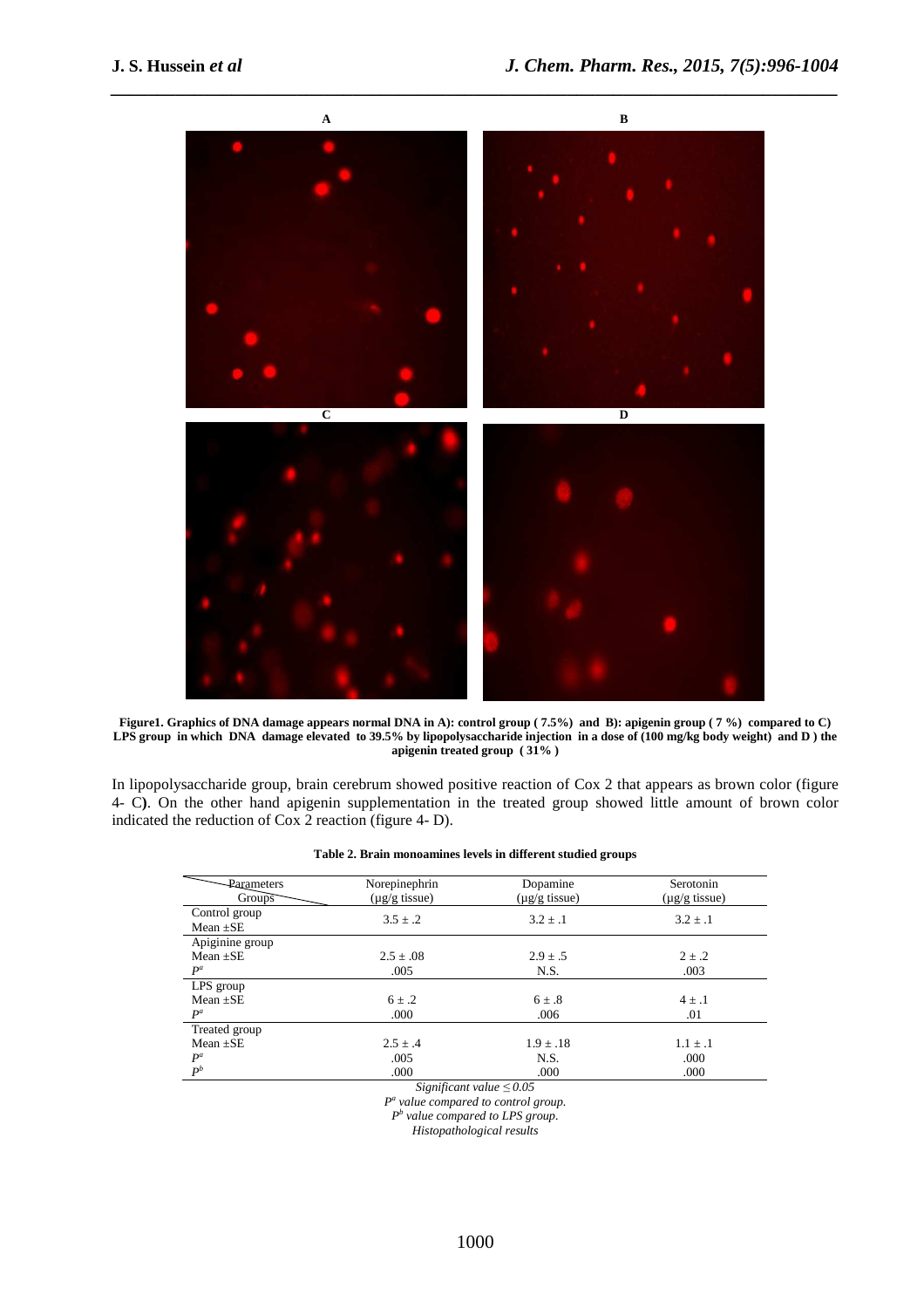COX-2- derived prostaglandin (PG) promotes inflammation by increasing vascular permeability and vasodilatation and by directing the synthesis and migration of pro-inflammatory cytokines into the site of inflammation [25]. The mitogenic and pro-inflammatory functions of COX-2 are linked primarily to exaggerated synthesis of PGE2 [26].

*\_\_\_\_\_\_\_\_\_\_\_\_\_\_\_\_\_\_\_\_\_\_\_\_\_\_\_\_\_\_\_\_\_\_\_\_\_\_\_\_\_\_\_\_\_\_\_\_\_\_\_\_\_\_\_\_\_\_\_\_\_\_\_\_\_\_\_\_\_\_\_\_\_\_\_\_\_\_*

All these conditions resulting in a significantly increased (*P*≤0.00) of brain monoamines (dopamine, norepinephrine and serotonin) levels in LPS group compared to control, however, apigenin supplementation significantly decreased these values ( $P \le 0.05$ ) compared to LPS group, also in comparison to control group except for dopamine which is insignificantly changed compared to control group (table 2).



**Figure 2. Micrographs of sections in brain cerebrum of A): control shows the highly active nerve cells (neurons). B): apigenin group shows the normal structure of cerebrum. C): lipopolysaccharide group shows cell damage (red arrow), shrinkage of neurons (blue arrow), and basophilic neurons with core pyknosis (arrowhead) and D): treated group shows normal structure of the neurons. Notice few cell damage (red arrow), and shrinkage of neurons (blue arrow) (H and E, Scale bar 20 µm)** 

Histopathological investigation of brain sections of control and apigenin (0.78 mg /kg b. w.) showed the highly active nerve cells (neurons) that having huge nuclei with relatively pale-stained, the nuclear chromatin and prominent nuclei disappeared, the surrounding support cells (glial cells) having small nuclei with densely stained, condensed chromatin with no visible nucleoli and background substance (neuropil) are shown in the cortex (figure 2: A, B).

Microscopic examination of brain sections of LPS group showed shrinkage of neurons, cells damage, and basophilic neurons with core pyknosis (figure 2: C). While, in case of treated group, cerebrum showed normal structure of the neurons. Although, few cell damage and shrinkage of neurons were noticed (figure 2: D)**.**

Wehr et al. [27] observed a marked decreased in serum PON-1 activity in neurodegenerative conditions as was found in our study which is possibly due to elevated levels of oxidative stress after LPS injection.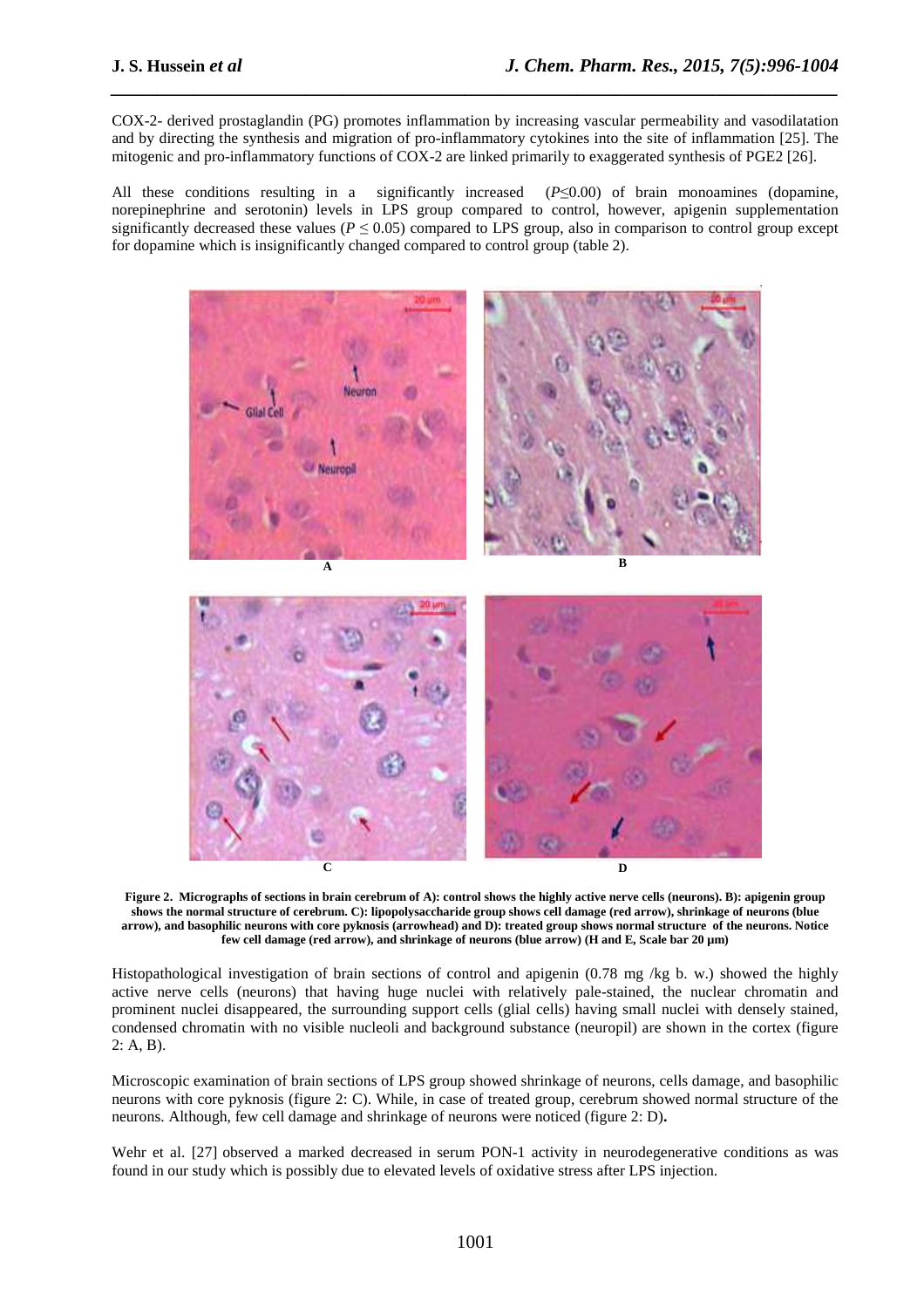

**Figure 3. Micrographs of sections in brain cerebrum of A): control, B): apigenin group shows positive reaction of Cox 1 as indicated by brown color, C): lipopolysaccharide group shows negative reaction of Cox 1, D): treated group shows positive reaction (brown color) (Cox 1 immunostaining, Scale bar 20 µm)** 

Our results are in agreement with Halliwell [28] who reported that, the increased of brain oxidative stress has been linked to the development of neurodegenerative diseases, thus, in this study, LPS injection significantly increased brain monoamines. In addition, accumulating evidence supports a role of inflammation in the pathogenesis of neurodegenerative disorders, such as Parkinson's disease, Alzheimer's disease, and schizophrenia, as well as depression [29].

Nonsteroidal hormones, such as noradrenaline, are able to cause oxidative DNA damage [30, 31]; the release of catecholamines in amounts exceeding physiological concentrations as was found in our study has been observed to exert cytotoxic effects in neuroblasts [31].

In this study, we used apigenin 7-O-β-glucoside extracted from dried powder of parsley seeds in order to attenuate lipopolysaccharide induced brain injury in experimental rat model.

We found that, apigenin supplementation significantly decreased oxidative stress in treated group which appeared in the reduction of MDA, nitric oxide and DNA damage as well as elevation of PON-1, these results may be related to the nature of apigenin; thus flavonoids were reported to scavenge free radicals and react with superoxide anion in various experimental systems [32]. Duthie and coworkers used the comet assay and observed the protective action of flavonoid against hydrogen peroxide-induced DNA damage in human lymphocytes [33]; the protection in that experiment was probably due to free radical-scavenging efficiency of the used flavonoid which may be associated with the presence of two hydroxyl groups in the B-ring of its molecule [34].

Concomitantly, the protection in our experiment may be due to free radical-scavenging efficiency of flavonoid apigenin, which may be associated with the presence of the hydroxyl groups in the B-ring of its molecule.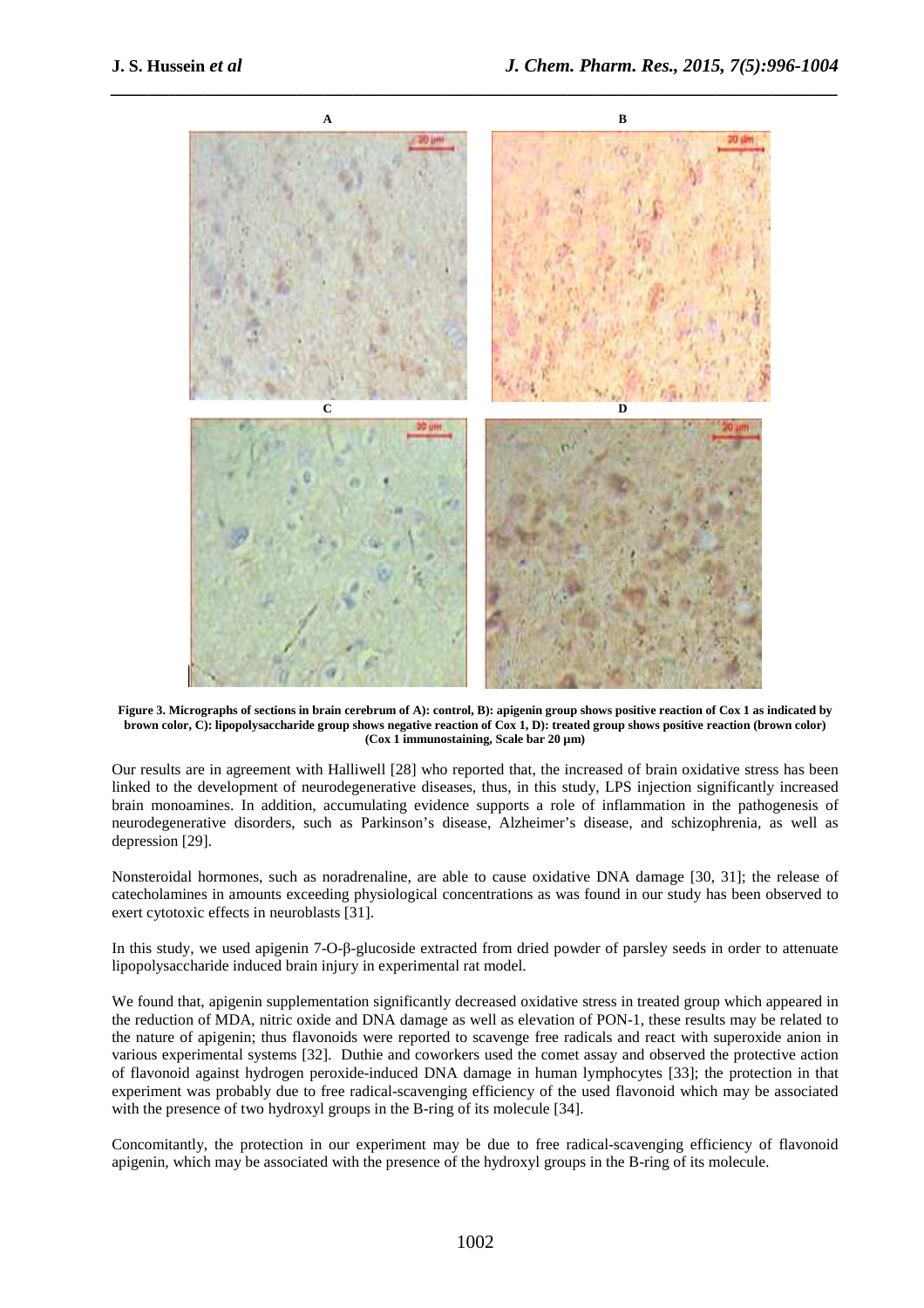

**Figure 4. Micrographs of sections in brain cerebrum of A): control & B): apigenin group show negative reaction of Cox 2, C lipopolysaccharide group shows positive reaction of Cox 2 that appears as brown color, D): treated group shows little amount of brown color (Cox 2 immunostaining, Scale bar 20 µm)** 

In conclusion, the current results suggest that apigenin protects neurons against oxidative stress-induced cell death via hydroxyl groups at B-ring which is critical for biological activities including the antioxidant and antiinflammatory activity. The present study provides insights into the design of flavonoid with optimal neuroprotective activities.

#### **Acknowledgement**

The authors are thankful to the National Research Center (NRC) for the unlimited support to carry out this work.

## **REFERENCES**

[1] AI Maas; N Stocchetti; R.Bullock. *Lancet Neurol.,* **2008**, 7, 728–741.

[2] Ansari MA; KN Roberts; SW Scheff. *Free Radic. Biol. Med.,* **2008b**, 45, 443–452.

[3] Ansari MA; KN Roberts; SW Scheff. *J. Neurotrauma.,* **2008c**, 25, 513–526.

[4] A Biegon; PA Fry; CM Paden; A Alexandrovich; J Tsenter; E Shohami. *Proc. Natl. Acad. Sci. USA,* **2004**, 101, 5117–5122.

[5] C Shao; KN Roberts; WR Markesbery; SW Scheff; MA Lovell. *Free Radic. Biol. Med.,* **2006**, 41, 77–85.

[6] D Ozdemir; N Uysal; S Gonenc; O Acikgoz; A Sonmez, A Topcu; N Ozdemir; M Duman; I Semin; H Ozkan. *Physiol. Res.,* **2005**, 54, 631–637.

[7] F Noble; E Rubira; M Boulanouar; B Palmier; M Plotkine; JM Warnet; C Marchand-Leroux; F Massicot. *Neurosci. Lett.,* **2007**, 424, 106–110.

[8] M Jacewicz; GA Czapski; I Katkowska; RP Strosznajder. *Folia. Neuropathol.,* **2009**, 47, 321–328.

[9] HK Jeong; I Jou; EH Joe. *Exp. Mol. Med.,* **2010**, 42, 823–832.

[10] L Qin; X Wu; ML Block; Y Liu; GR Breese; JS Hong; DJ Knapp; FT Crews. *Neurodegeneration Glia,*  **2007**, 55, 453–462.